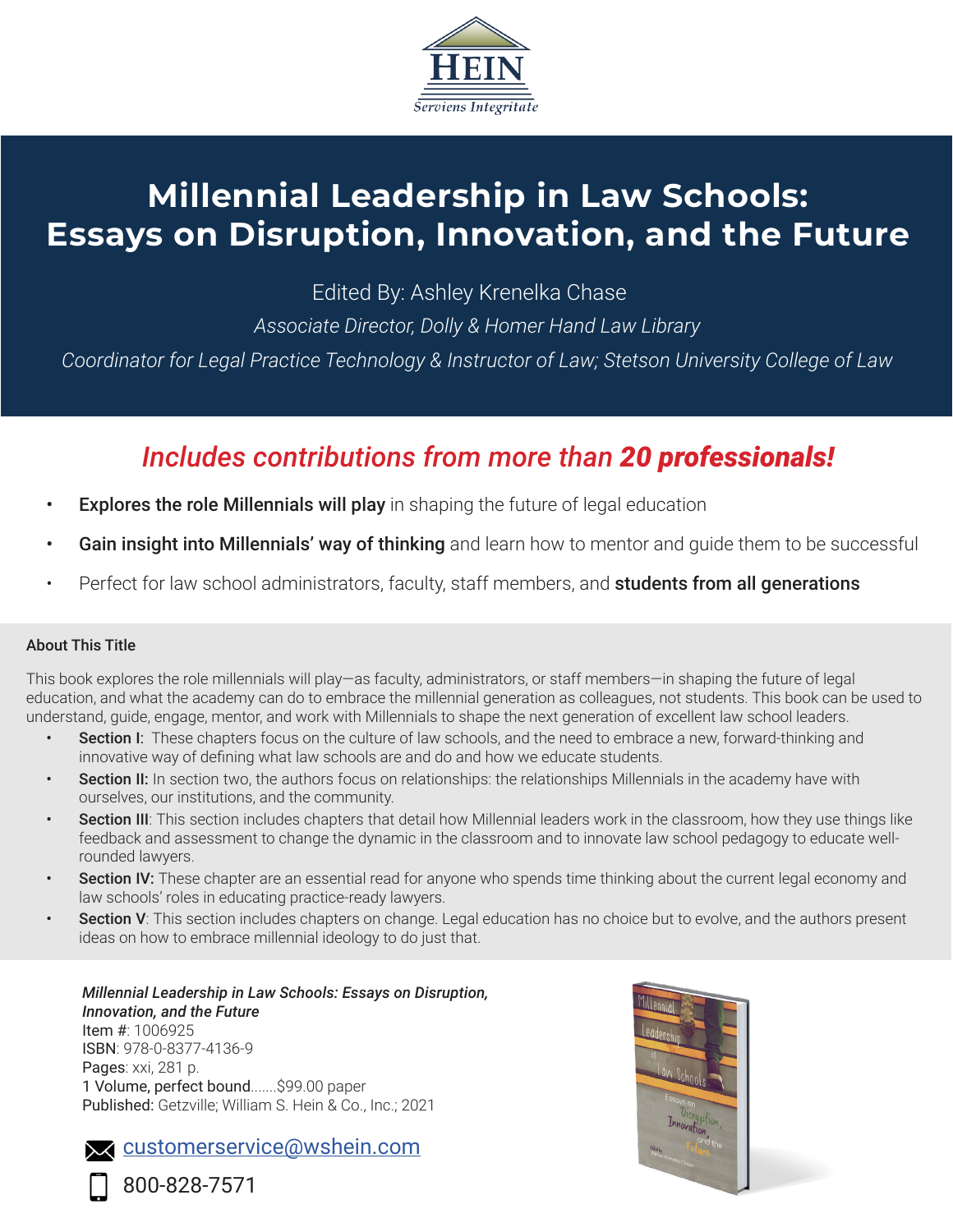## Chapters and Authors

Editor's Preface

#### by Ashley Krenelka Chase

*Associate Law Library Director, Adjunct Professor of Law, and Coordinator of Legal Practice Technology, Stetson University College of Law* 

Author Biographies

#### **Section I: ON CULTURE**

Upending the Double Life of Law Schools: Millennials in the Legal Academy

#### by Ashley Krenelka Chase

*Associate Law Library Director, Adjunct Professor of Law, and Coordinator of Legal Practice Technology, Stetson University College of Law*

Millennials and the Future of Racial Diversity in American Law Schools by Nyamagaga Gondwe

*Assistant Professor of Tax, NYU School of Law*

The Generation Openly Erasing Stigmas: Law Students and Lawyers with Disabilities Bring Openness and Advocacy to the Forefront

#### by Haley Moss

*Board Member, University of Miami, Nova Southeastern University Center for Autism and Related Disabilities*

#### Meet Xennials: The Bridge Between Generations

#### by Renee Nicole Allen

*Assistant Professor of Legal Writing, St. John's University School of Law*

There Is Peace in the Madness: From Isolation to Well-Being in Academia and Beyond

#### by DeShannon McDonald

*Professor, Alabama A&M University*

#### **Section II: ON RELATIONSHIPS**

Imposter Syndrome: Lessons for Millennial Legal Academics and Law Schools

#### by Sara L. Ochs

*Assistant Professor of Law, Univ.of Louisville Brandeis School of Law*

Teaching Workshops: Encouraging Dialogue Across Generations

#### by Laura N. Coordes

*Associate Professor, Arizona State University Sandra Day O'Connor College of Law*

Innovative Disruptors: Bringing the Counter-Narrative to the Forefront by Jennah Jones

*Assistant Dean for Student Affairs and Inclusive Excellence, University of California, Irvine School of Law* 

#### and Elexus Harris

*Student, California State University San Marcos*

Leaving the Ladder Down: How Millennials in the Legal Education Profession Face a Similar Climb to the Historic Entry of Women into the **Workforce** 

### by Jennifer Cerny

*Assistant Dean of Students, UConn School of Law*

#### Rebooting, Reimagining, and Reinventing Gen-X

#### by Karen DeMeola

*Assistant Dean for Finance, Administration, and Enrollment, UConn School of Law*

#### **Section III: ON TEACHING**

From Disruption to Reconstruction: A Millennial Creating Modern Law School Pedagogy

#### by Brittany L. Raposa

*Associate Director and Professor of Bar Support, Roger Williams University School of Law*

Millennial Leadership Advanced Through Empathy Education by Sandra Williamson-Ashe

*Tenured-Associate Professor, Norfolk State University*

#### The Importance of Feedback

by Michelle Zakarin *Associate Professor of Legal Process, Touro College, Jacob D.* 

*Fuchsberg Law Center*

Millennials Are Proving Experience Is the Best Teacher

#### by Kate Cochrane

*Senior Legal Information Librarian, Boston University School of Law* and Jenna Fegreus

*Reference Librarian, Boston University School of Law* and Brian Flaherty

*Instructional Services Librarian, Boston University Law School*

#### **Section IV: ON PRACTICE**

The Myth of the Digital Native and Why Millennials Are the Best Tech Educators in Law Schools

#### by Ashley Krenelka Chase

*Associate Law Library Director, Adjunct Professor of Law, and Coordinator of Legal Practice Technology, Stetson University College of Law*

Millennials and Experiential Education: Lessons on Building a Meaningful Legal Career

#### by Catherine J. Cameron

*Professor of Law, Stetson University College of Law*

Print Disruption: Training Practice-Ready Graduates for a "Gig Economy"

#### by Ashley Matthews

*Reference Librarian, George Mason University Law Library*

#### **Section V: CHANGE**

But We Tried That Before: Using Creative Problem-Solving to Create Braver More Innovative Law Schools

#### by Cas Laskowski

*Technology and Research Services Librarian, Duke Law*

and George Taoultsides *Circuit Librarian, First Circuit Court of Appeals*

Arbitrary and Capricious? Publishing Legal Scholarship in the Twenty-First **Century** 

#### by Skylar Reese Croy

*Executive Assistant, Wisconsin Court System*

They Got Next: How Xennial (and Millennial) Law Professors Can Prepare Generation Z to "Be the Change" We Want to See in the Legal Academy

#### by Tiffany D. Atkins

*Assistant Professor of Law, Elon University School of Law*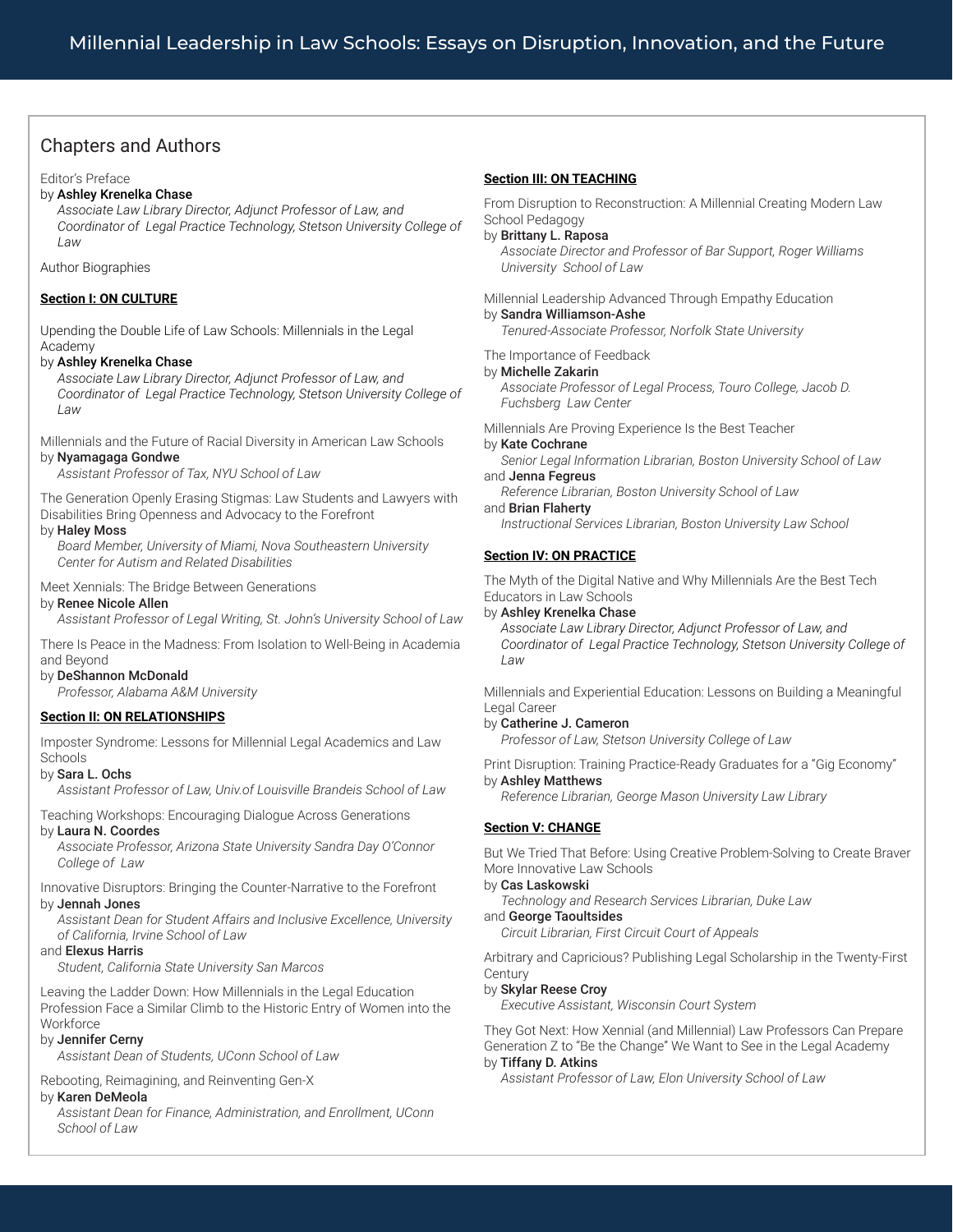## About the Editor

Ashley Krenelka Chase is the Associate Director at the Dolly and Homer Hand Law Library, as well as the Coordinator for Legal Practice Technology and an Instructor of Law at Stetson University College of Law. In addition to her responsibilities as Associate Director for the library, Chase teaches courses in Advanced Legal Research and Technology in Practice. She is a graduate of the 2014 Harvard Leadership Institute for Academic Librarians, recipient of the AALL Emerging Leader Award for Academic Libraries, and a member of the Florida Bar. Chase is notoriously obsessed with Millennials, and her scholarship focuses on the development of leadership and management skills in Millennial librarians and law faculty, and the evolution of student and faculty technology habits in both libraries and legal research. She received her B.A. in English from Bradley University, her J.D. from the University of Dayton School of Law, and her M.L.I.S. from the University of South Florida.

## About the Chapter Authors

Renee Nicole Allen is an Assistant Professor of Legal Writing at St. John's University School of Law. She teaches Legal Writing I & II and elective courses. Her research interests include social justice, legal education, generations, and educational psychology. Prior to her academic career, she practiced family law in Metro Atlanta. She received her J.D. degree from the University of Florida Levin College of Law and her B.A. in English Literature from Mercer University. She recently earned a master's degree in educational psychology from the University of Tennessee.

**Tiffany D. Atkins** is a first-generation college graduate and lawyer, proud Xennial, and an Assistant Professor of Law at Elon University School of Law, located in Greensboro, North Carolina. Atkins teaches first-year legal writing, upper-level writing courses, and race law/critical race theory; she is one of the youngest permanent faculty members at the law school. Prior to teaching, Atkins was a public interest attorney with Legal Aid of North Carolina, where she litigated family law, public housing, unemployment, and public education cases throughout the Piedmont Triad. Through her current scholarly writing and service, she strives to amplify the experiences of minority law students and professors, advocating for institutional policies and inclusive practices which will lead to better outcomes and a stronger sense of belonging on law school campuses.

Catherine Cameron teaches and researches in the areas of legal writing and media law. During her time at Stetson, Professor Cameron has been a faculty advisor for student moot court and ADR teams as well as judicial externships. She earned a bachelor's degree in journalism, a master's degree in mass communications, and a law degree from the University of Florida. Before joining Stetson's faculty, Professor Cameron worked for the Reporters Committee for Freedom of the Press, a non-profit organization that specializes in media law issues in Washington, D.C., where she filed amicus briefs in high-profile cases affecting the media, including two cases before the U.S. Supreme Court. She also spent several years working as a staff attorney for the Eighteenth Judicial Circuit.

Jennifer Cerny is the Assistant Dean of Students and oversees Student Affairs, which houses the departments of Student Services, Center for Career Development, Disability Services and Wellness. Cerny joined UConn Law in 2011, after several years at private firms, where she focused her practice on commercial transactions, ADA compliance and insurance defense litigation. At the Law School, she develops a wide range of programs and initiatives, in addition to managing the daily and strategic operations for Student Affairs. Under her leadership, the departments place heavy emphasis on providing holistic services that complement the exceptional education provided in the classrooms at the Law School.

Laura Coordes is an Associate Professor at Arizona State University Sandra Day O'Connor College of Law. Her research focuses on bankruptcy and financial distress, and she teaches Contracts, Secured Transactions, and several bankruptcy courses. Professor Coordes is an active member of the American Bankruptcy Institute, where she holds a leadership role on the Young & New Members Committee. She serves as a volunteer editor for the Volo project, which summarizes and disseminates bankruptcy-related circuit court opinions. Professor Coordes has served as a peer reviewer for the American Bankruptcy Law Journal and is an Honorary Master of the Arizona Bankruptcy American Inn of Court.

**Skylar Reese Croy** is the executive assistant to the Honorable Patience Drake Roggensack, Chief Justice of the Wisconsin Supreme Court. He graduated second in his class from the University of Wisconsin Law School in 2019. Croy also served as Editor-in-Chief of the Wisconsin Law Review. He has published in several journals, including the *Marquette Law Review* and *Georgetown Journal of Legal Ethics.* Before law school, he earned a Bachelor of Science in Electrical and Computer Engineering from Norwich University, the Military College of Vermont. He currently serves in the Wisconsin National Guard as a Signal Corps officer.

Karen DeMeola is the Assistant Dean for Finance, Administration, and Enrollment at UConn School of Law and is a past president of the Connecticut Bar Association. She received her undergraduate degree in psychology from UConn and her J.D. from UConn Law. After graduation from law school, DeMeola was a civil rights litigator whose practice focused primarily on employment discrimination, police brutality, and housing discrimination. While at UConn Law, she served as an adjunct professor teaching Critical Identity Theory and Diversity & Inclusion in the Legal Profession and for a short time, her collection of female super heroes was on display in the Law Library. DeMeola presents and trains on diversity, inclusion and belonging, as well as implicit bias, intersectionality, and inclusive leadership. She has created numerous pipeline programs, including the CBA Pathways to Legal Careers Pipeline.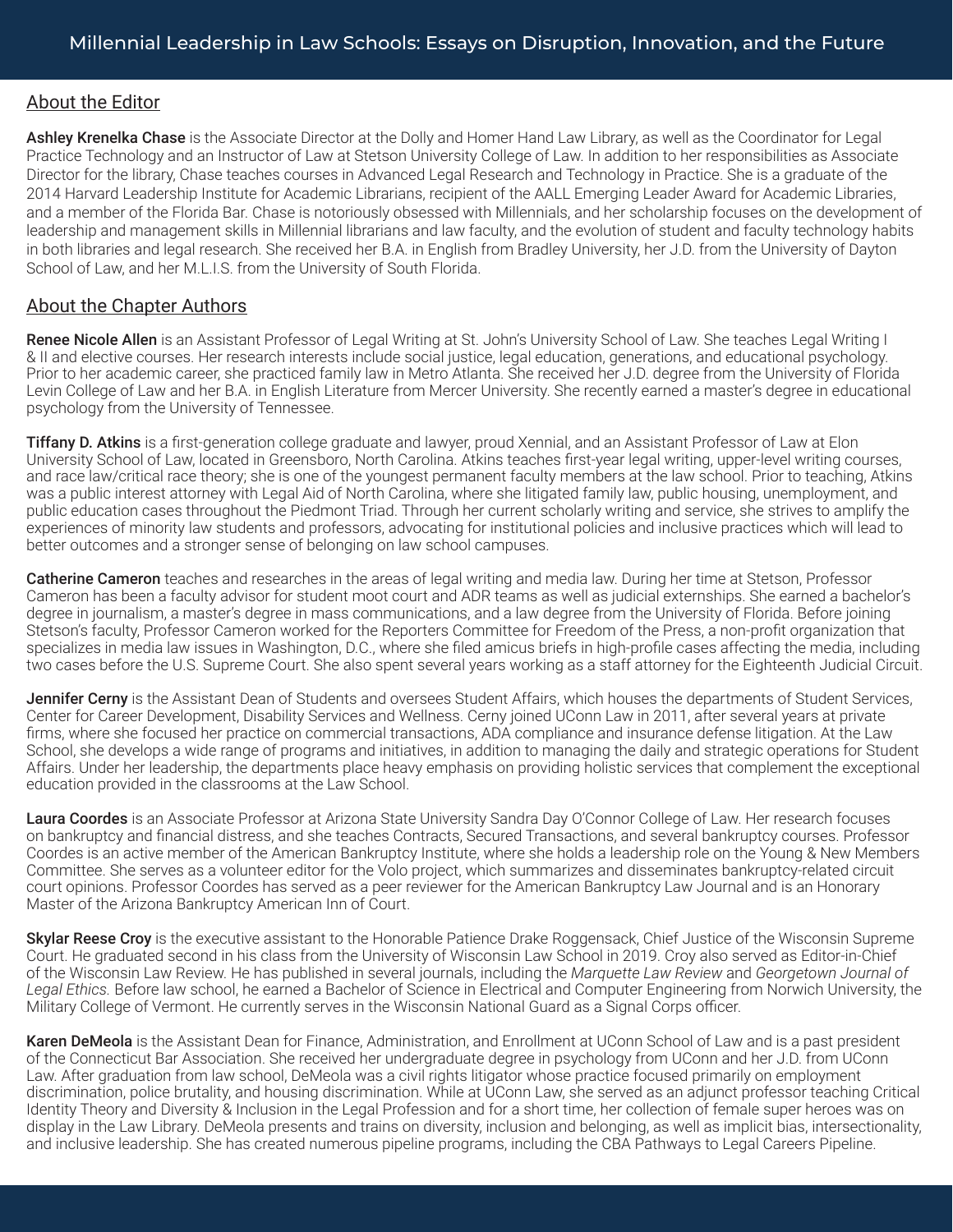## Millennial Leadership in Law Schools: Essays on Disruption, Innovation, and the Future

Jenna Fegreus is a reference librarian at Boston University School of Law, where she also teaches legal research classes. Prior to joining the Boston University staff, Fegreus had experience working and interning at the Social Law Library, the Massachusetts Supreme Judicial Court, the Land Court, the Office of the Reporter of Decisions, and in former Governor Deval Patrick's office, among others. She holds a master's degree in Library and Information Science and a J.D. Fegreus is an active member of the American Association of Law Libraries (AALL), the Law Librarians of New England (LLNE), and the Association of Boston Law Librarians (ABLL). She is also the co-author of the book *Sources of Compiled Legislative Histories*.

Brian Flaherty is the Instructional Services Librarian at Boston University Law School. Flaherty has worked in libraries for 30 years, starting as an Acquisitions Clerk at the New England School of Law in 1990. He has held numerous positions in libraries, including Government Documents Librarian, Acquisitions Librarian, and Legal Reference Librarian. Flaherty has given a number of presentations over the years, most recently "Research Shows … Integrating Pedagogical Science into Curriculum Design" at TeachX in 2019, and a poster session, "Legal Research Exercising: Getting Legal Research Up and Running" at AALL in 2019. He received an MLS from Simmons College in 1995.

Gaga Gondwe is a visiting Assistant Professor of Tax at NYU School of Law. In her first semester, she taught the Tax Policy Seminar with an emphasis on Critical Tax scholarship and she served as an Assistant Editor on the *Tax Law Review*. Her scholarship focuses on anti-poverty work, generally, and on how black American economic history intersects with the American federal income tax system, in particular. Before transitioning to her role at NYU, she was an associate in the tax group at Skadden, Arps, Slate, Meagher & Flom, LLP, in Washington, DC. Prior to that, she clerked for the Honorable Jeffery A. Meyer at the United States District Court for the District of Connecticut. Gondwe has been reading, writing, and thinking about the impact of race in the spaces that black and brown people occupy for more than a decade. Gondwe received her A.B. in African American Studies and Linguistics from Harvard College and her J.D. from Yale Law School. She is a member of the D.C. Bar. All views expressed in her chapter are solely her own and do not express the views or opinions of her employer.

Elexus Harris is graduating with her B.A. in Communication and a minor in Women's Studies from California State University San Marcos. Harris found herself immersed in student affairs as an undergraduate. After garnering experience and being exposed to departments that ran orientation, residence life, event planning, and fraternity and sorority life, she knew she would like to pursue a career in higher education. Harris has worked as the Assistant Director of Admissions at the University of California, Irvine School of Law since 2020. Also in 2020, she completed her M.A. in Higher Education Administration at Loyola Marymount University after receiving her M.A. in Communication with an emphasis in Public Relations in 2017. Having worked in the legal education field since 2016, Harris has found a passion for the Millennial population. Still in the beginning of her career, Harris hopes to find her place within the field of higher education student affairs and expand upon her passion for students pursuing passions of their own.

Dr. Jennah Jones has more than 15 years of experience working with students in a variety of settings, including leadership, academic advising, social justice, crisis management, instruction, residence life and student life. She currently serves as the Assistant Dean for Student Affairs and Inclusive Excellence at the University of California, Irvine School of Law. Before joining the team at UCI Law, she held positions at Syracuse, Duke, and North Carolina State Universities. Dr. Jones is also an adjunct professor at the Rossier School of Education at the University of Southern California. She received her Ed.D. in Educational Leadership at the University of Southern California, her M.S. in Higher Education at Syracuse University, and her B.A. in Sociology at the University of San Diego.

Cas Laskowski is the Technology and Research Services Librarian at Duke Law, where she collaborates with other innovators and technology centers at the law school to foster student engagement with technology through training, networking, and access to emerging technologies. She is also part of Law by Design, a law school initiative to help foster students' creative problem solving by teaching them design thinking methodology. Laskowski writes regularly about legal and library technology and serves as Chair of the AALL Diversity & Inclusion Standing Committee and SEAALL Treasurer.

Ashley Matthews is a Reference Librarian at the George Mason University Law Library in Arlington, Virginia. Prior to joining the law library, she interned for the Law Library of Congress, managed law student engagement for Equal Justice Works, designed communication strategies to increase federally funded civil legal aid with the Legal Services Corporation, and helped law students find public interest jobs with the National Association for Law Placement. Matthews completed her M.S.L.I.S. at Catholic University of America. She received her B.A. from Hampton University and her J.D. from the University of Miami School of Law. Her favorite legal topics are access to justice, visual law, and legal research.

DeShannon McDonald teaches undergraduate courses in Legal Environment & Ethics and Business Law and a graduate course in Special Topics in Negotiation as an Assistant Professor of Business Law in the College of Business & Public Affairs at Alabama A&M University. McDonald's research interests focus on ethics, business and legal pedagogy, alternative dispute resolution, and wellness in the legal community.